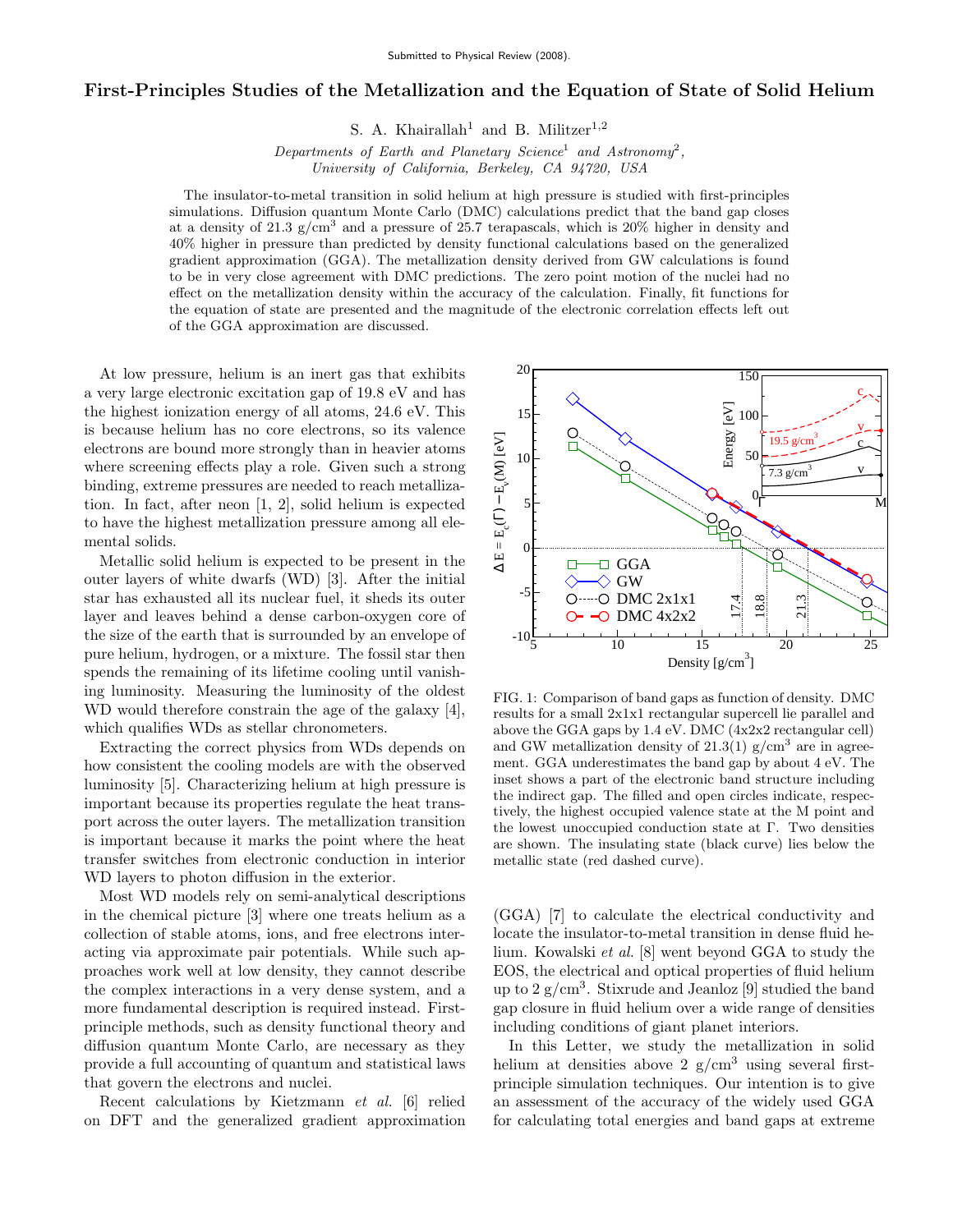conditions. For this reason, we use the accurate, but expensive diffusion quantum Monte Carlo (DMC) method and compare with the GW approximation to correct the GGA band gaps. We also derive the equation of state (EOS) and study the effect of the zero point motion of the nuclei on the band gap closure. We expect our firstprinciple study to serve as a guide for future laser experiments that are planned to extend the EOS measurements to very high pressures [10].

Our DFT calculations were performed with the ABINIT plane-wave basis code [11]. The electron-nuclei interactions were treated by a local Troullier-Martin norm-conserving pseudopotential [12] with a core radius of 0.4 a.u. We use Perdew-Burke-Ernzerhof GGA [7] for the exchange-correlation functional. We worked with an 8x8x8 Monkhorst-Pack k-point grid and a plane wave energy cutoff of 230 Ha.

Mao et al. [13] have demonstrated experimentally that solid helium still remains in the hcp structure up to high pressures (57 GPa), apart from a limited fcc loop along the melting line at low temperatures. So we adopt the hcp solid phase and optimize the cell geometry iteratively until the pressure has converged to within 1%.

The band structure in the inset in Fig. 1 shows that solid helium in the hcp structure exhibits an indirect band gap. The lowest unoccupied state occurs at the Γ wave vector. The highest occupied state is at  **=**  $0.95k_M$ , which is very close to the M wave vector. Subsequently, we approximate the excitation gap by the difference in energy between the valence M point and the conduction Γ point. As Fig. 1 shows, the band gap decreases almost linearly with density. GGA predicts the band gap closure at a density of  $17.4 \text{ g/cm}^3$ , which corresponds to a pressure of 17.0 TPa.

Kohn-Sham GGA is known to systematically underestimate the band gap. DMC is expected to predict the band gap width more accurately, because it explicitly includes electronic correlation effects. In fact, DMC has been used successfully to describe the electronic ground state in weakly as well as in strongly correlated systems [14]. Excited states were also calculated reliably with DMC [2, 15]. One needs a large supercell to describe all correlation effects, which comes at a high computational cost since DMC scales as high as  $O(aN^3 + bN^2)$ , where  $N$  is the number of electrons.

Our DMC simulations were performed with the  $CASINO$  code [17]. In DMC, the Schrödinger equation is solved stochastically by simulating branching and diffusion in imaginary time. A trial wave function enters in the propagation of electronic configurations and we use the fixed-node approximation to avoid the fermion sign problem. Our trial wave function is of the Slater-Jastrow form. The parameters in the Jastrow factor were optimized by variance minimization. They comprise electronelectron, electron-nucleus and electron-electron-nucleus terms. that the We use GGA orbitals for the Slater part.

We also keep the same pseudopotential as in DFT calculations. We picked a conservative high energy cutoff of 800 Ha. For efficiency, the orbitals are represented numerically using blip functions [18]. Our results are well converged with a time step of 0.002 a.u. To calculate the band gap, we promote one electron, either spin-up or -down, from the valence band to the conduction band  $(M \longrightarrow \Gamma)$ . The calculations for the excited state used the same Jastrow parameters as for the ground state calculation because the DMC energy depends only on the nodes of the trial wavefunction that are determined by the Slater determinant. To include the Γ and M wave vectors into one DMC band gap calculation, we have chosen rectangular 2x1x1 or 4x2x2 supercells with, respectively 16 or 128 electrons. We also performed simulations with up to 3x3x3 triangular supercells with 108 electrons to determine the ground state energies and to study their finite-size dependence.

Figure 1 shows the DMC band gaps to be larger than the GGA results, as expected. The DMC curves for the 2x1x1 and 4x2x2 rectangular supercells lie parallel to the GGA curve, hence showing a gap correction that is independent of density. DMC simulations in a 4x2x2 rectangular cell predict a metallization density of 21.3(1)  $g/cm<sup>3</sup>$ . We consider the  $4x2x2$  gap results to be converged with respect to system size because the ground state energy agrees well with triangular 3x3x3 supercells and the remaining finite size corrections are small.

The 4x2x2 DMC band gaps agree very well with the GW results, which also show a linear behavior with density similar to all previous calculations. The GW approximation has proven to be a reliable method for correcting the GGA band gaps in a variety of materials [19]. Our GW band gap corrections are calculated within an accuracy of 0.1 eV after converging the number of bands (50) and plane waves (27 Ha). In comparison, our metallization density is significantly higher than the linear-muffintin-orbitals prediction of 13.5  $g/cm^3$  for helium in the fcc phase [20].

We tried improving the nodes of the trial wave function in DMC by adding a backflow correction to the Slater determinant. This method introduces further correlation to the trial wave function by replacing the electron coordinates in the determinant by a set of collective coordinates. The DMC total energy decreased slightly but the band gap did not change within error bars (0.02 eV).

We also studied whether the zero point motion of the nuclei has any effect on the metallization density because one might expect the disorder introduced by the zero point motion to reduce the metallization density, as already noted in the fluid [8, 9]. We generated series of configurations with path integral Monte Carlo (PIMC) [21] simulations for different temperatures between 500 and 5000 K. The helium atoms interact with an effective pair potential that we constructed by matching the forces [28] of a density functional molecular dynamics (DFT-MD)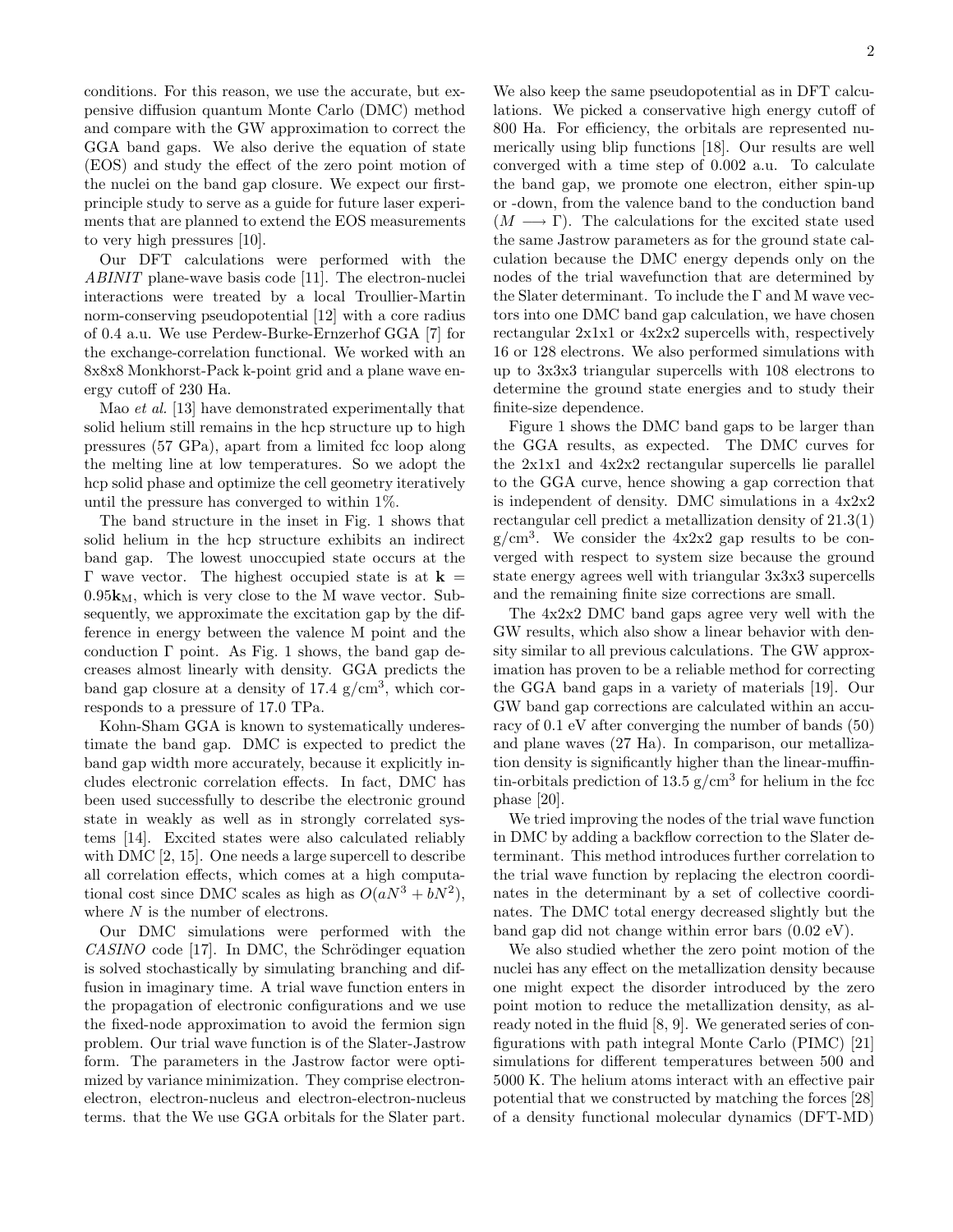

FIG. 2: Panel (a): Difference between DMC and GGA ground state energies. We calculate the DMC energy in two ways, by extrapolations to infinite cell size (circles) and by directly using results from our largest 3x3x3 triangular supercell (diamonds). In panel (b), we relate the DFT-DMC energy difference to the amount of mechanical work needed to reach a certain density. We plot the correlation fraction,  $(E_{\text{DFT}}-E_{\text{DMC}})/(E_{\text{DFT}}-E_{\text{atom}})$ , where  $E_{\text{atom}} = -79.0048 \text{ eV}$ is the exact energy of the isolate helium atom.

simulation at 5000 K. We verified the accuracy of the potential by comparing the original DFT-MD pair correlation function with that of classical Monte Carlo simulations. We then computed the GGA band gaps for the PIMC configurations and compare with perfect hcp lattice results. Within error bars, the zero point motion had no effect on the band gap.

DMC is computationally intensive which limits the size of the supercell used to simulate the infinite solid. Our biggest supercells consist of 3x3x3 triangular (108 electrons) and 4x2x2 rectangular (128 electrons) primitive unit cells. We correct the energies by considering the following finite size effects. To first order, the independentparticle finite size effects (IPFSE) dominate [22]. The error arises from an incomplete k-point sampling of the Brillouin zone in the DMC supercell. In DFT, the computational cost is directly proportional to the number of k-points because the electrons are treated as independent particles. In DMC, however, bigger supercells are needed to include more k-points. So the limitation is more severe since the computational cost in DMC scales with the number of particles in the supercell as  $O(aN^3 +$ bN<sup>2</sup>). Our IPFSEs range from 0.07 eV/el up to 2.0 eV/el with increasing density in our 3x3x3 triangular cell. We also include kinetic energy corrections of the order of  $0.1 \mathrm{eV}/\mathrm{el}$ , which are due to long range correlations [23].

We correct for Coulomb finite size effects (CFSE) that are due to the long range interaction between charged particles and their periodic images. These effects decay with system size as  $1/N$  and tend to lower the energy slightly. We reduce these effects by using the model interaction potential (MPC) instead of the Ewald interaction [14]. The difference between the total ground state energies computed with these two interactions is 0.04 eV/el for the largest volume. The error increases with density because the periodic image charges are closer in smaller supercells. We obtain very similar band gaps with the Ewald and the MPC interactions. This is due to the cancellation of CFSE errors when taking energy differences to calculate the band gap.

After correcting the DMC ground state energies for finite size effects, we compare with DFT calculations in Fig. 2. We use two ways to estimate the correction energy that is missing in GGA. First we report the DFT-DMC difference directly for our larger 3x3x3 supercell. Secondly we extrapolate the DMC energies to infinite size as function of  $1/N$ . We derive an uncertainty of the resulting DMC energies by comparing linear and quadratic extrapolation. The resulting error bars in Fig. 2 are small except for the highest density. In the density range of consideration, the correlation energy error in GGA is approximately constant, 0.36 eV/el.

The correlation error in GGA becomes less important with increasing density because it stays constant while the energy increases with compression. This trend is illustrated in Fig. 2 where we relate the DFT-DMC energy difference to the energy needed to compress helium to density,  $\rho$ . The plotted ratio,  $(E_{\text{DFT}} - E_{\text{DMC}})/(E_{\text{DFT}} E_{\text{atom}}$ ), approaches unity in the low density limit. In the opposite high density limit, the graph shows how it tends to zero as helium approaches the state of a one-component plasma with a neutralizing background. The kinetic energy of homogeneous electron gas dominates the correlation and eventually the Coulombic energy terms. GGA is expected to describe this limit well since the exchange-correlation functional was derived from DMC simulations of the homogeneous electron gas [24].

Since the corrections to the GGA energy appear to be independent of density, there are no corrections to pressures derived from GGA. We were able to represent our zero-temperature static lattice GGA pressure data in the insulating regime by a Vinet EOS curve [25] with the parameters  $V_0 = 20.6397 \text{ cm}^3/\text{mol}$  as zero-pressure volume,  $B_0 = 0.01928$  GPa as bulk modulus, and  $B'_0 =$ 9.2153 as its derivative. The fit reproduced our GGA data from 3 to 1200 GPa with an accuracy of 3%. The comparison with experiments [26] was studied in great detail earlier [27].

It was not possible to extend the Vinet fit into the metallic regime. Instead, we adopt a fit based on the parametrization of the homogeneous electron gas energy. This fit includes the kinetic, Coulombic, exchange as well as correlation terms and, in this case also ionic contributions,  $P(V) = \frac{a_1}{V^{5/3}} + \frac{a_2}{V^{4/3}} + \frac{a_3}{V} + \frac{a_4}{V^{2/3}}$ . In units of GPa and cm<sup>3</sup>/mol, the coefficients are  $a_1 = 3186.21$ ,  $a_2 = -2761.74, a_3 = -565.78, \text{ and } a_4 = 854.71 \text{ where}$ the leading coefficient is taken from the free Fermi gas. The fit reproduces our DFT data points from 1.2 to 1600